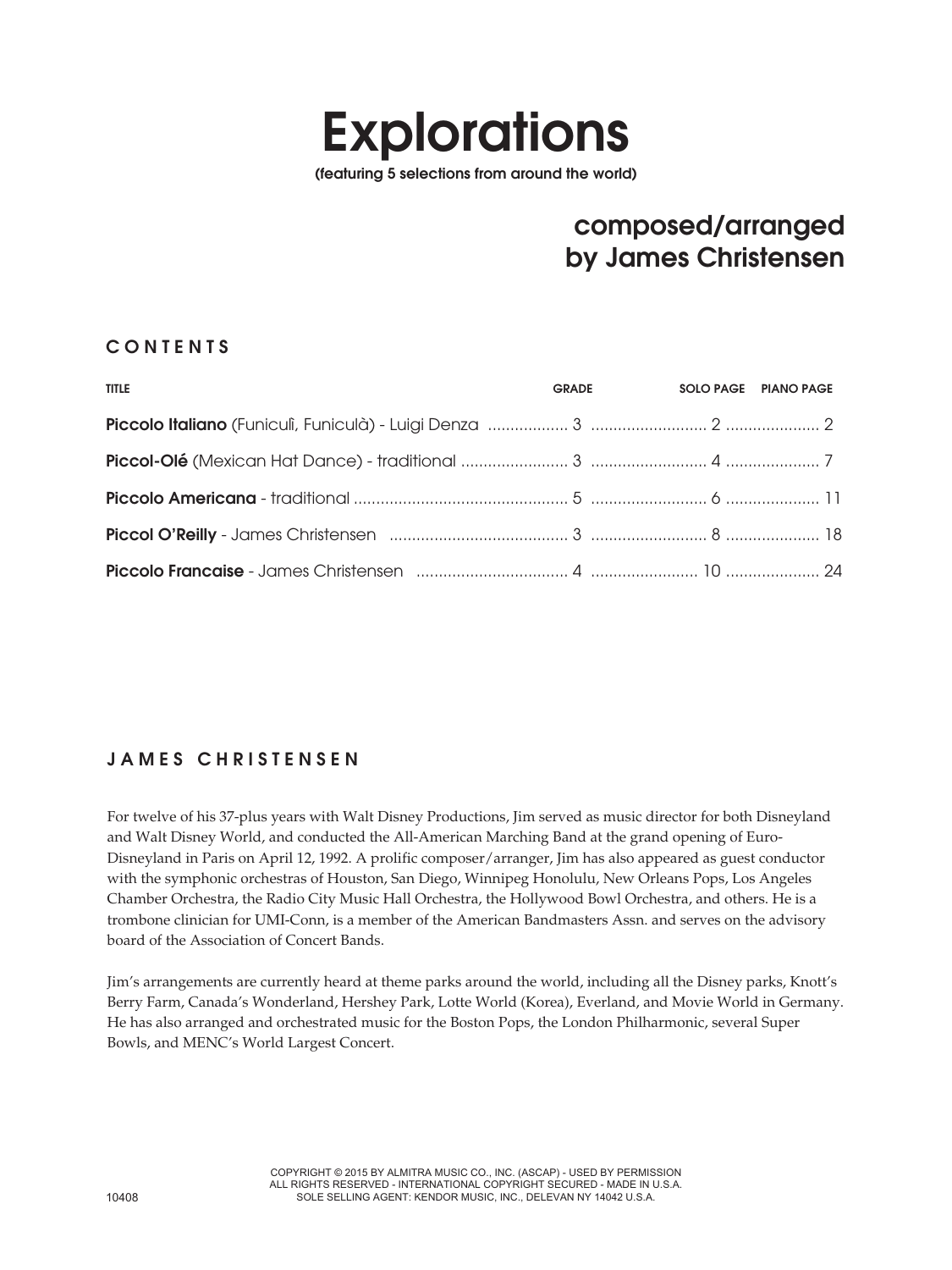Grade 3 duration 1:30

## **Piccolo Italiano by Luigi Denza FULL SCORE (Funiculì, Funiculà)**

 **arranged by James Christensen**



COPYRIGHT © 2010 BY ALMITRA MUSIC CO., INC. (ASCAP) - USED BY PERMISSION ALL RIGHTS RESERVED - INTERNATIONAL COPYRIGHT SECURED - MADE IN U.S.A. SOLE SELLING AGENT: KENDOR MUSIC, INC., DELEVAN NY 14042 U.S.A.